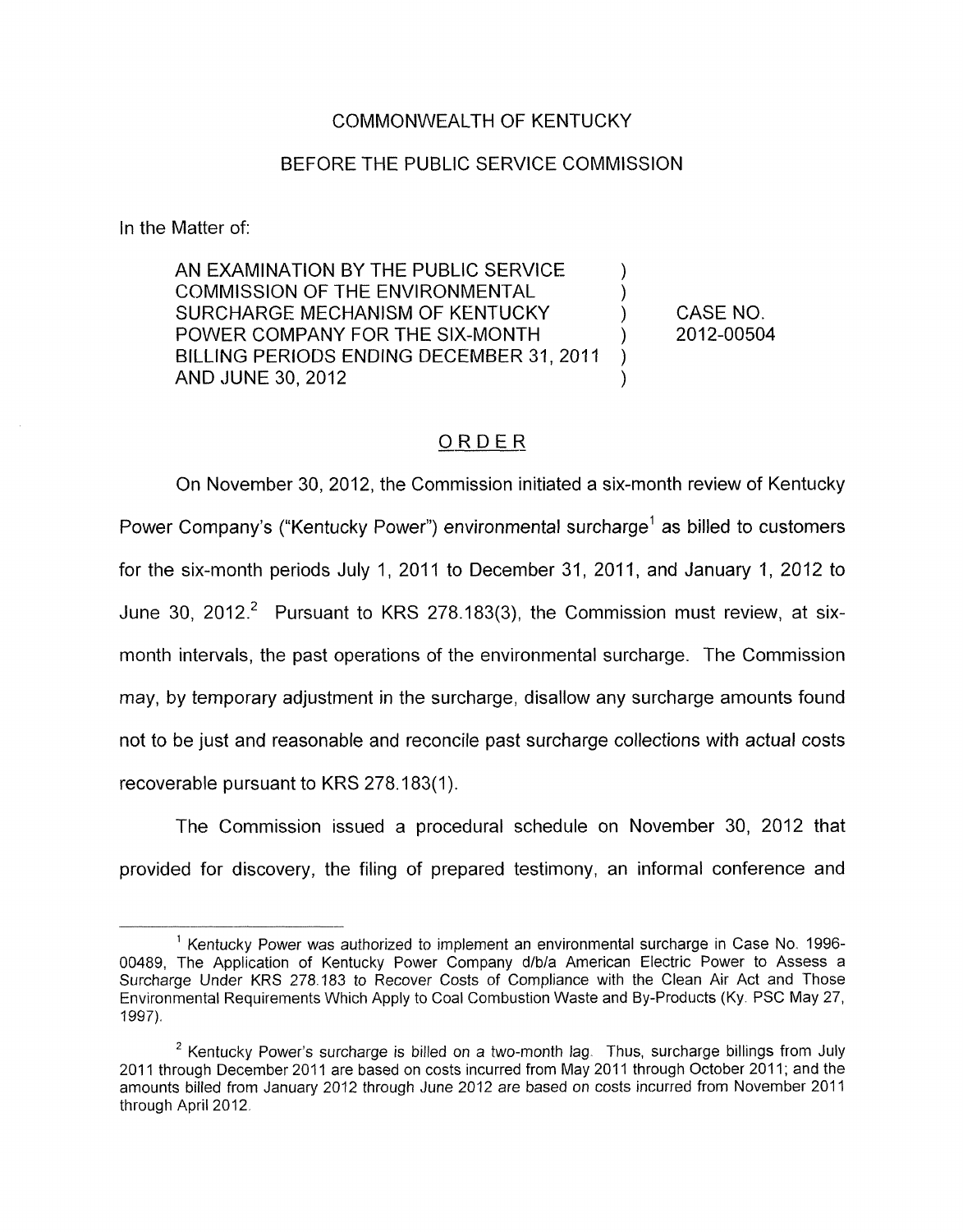intervenor testimony. Kentucky Power filed prepared testimony, and responded to requests for information propounded by Commission Staff. On January 16, 2013, an informal conference was held at the Commission's offices to discuss the issues in this case. There were no parties requesting intervenor status to this proceeding. On March 28, 2013, an amended procedural schedule was issued indicating that, as there were no intervenors in the case, the last day for Kentucky Power to request a hearing or request that this case be submitted for decision based on the record would be ten days from the date of issuance of the Order. On April 2, 2013, Kentucky Power filed a response to the Commission's March 28, 2013 Order stating that there are no material issues of fact warranting hearing in this matter. Kentucky Power further stated that this case may be submitted for decision on the current record without a hearing. Since there are no intervenors in this case and a hearing is not necessary in the public interest, the Commission will adjudicate this case based on the evidence of record.

#### SURCHARGE ADJUSTMENT

The November 30, 2012 Order initiating this case indicated that, since the period under review in this proceeding may have resulted in over- or under-recoveries, the Commission would entertain proposals to adopt one adjustment factor to net all over- or under-recoveries. Kentucky Power stated that it had a net over-recovery of its environmental costs during the expense months of May 2011 through April 2012 in the amount of  $$704,292.<sup>3</sup>$  It proposed that the net over-recovery be refunded by decreasing the total jurisdictional environmental surcharge amount by a one-time adjustment of

<sup>&</sup>lt;sup>3</sup> Direct Testimony of Lila P. Munsey on Behalf of Kentucky Power Company, filed December 28, 2012 at 3.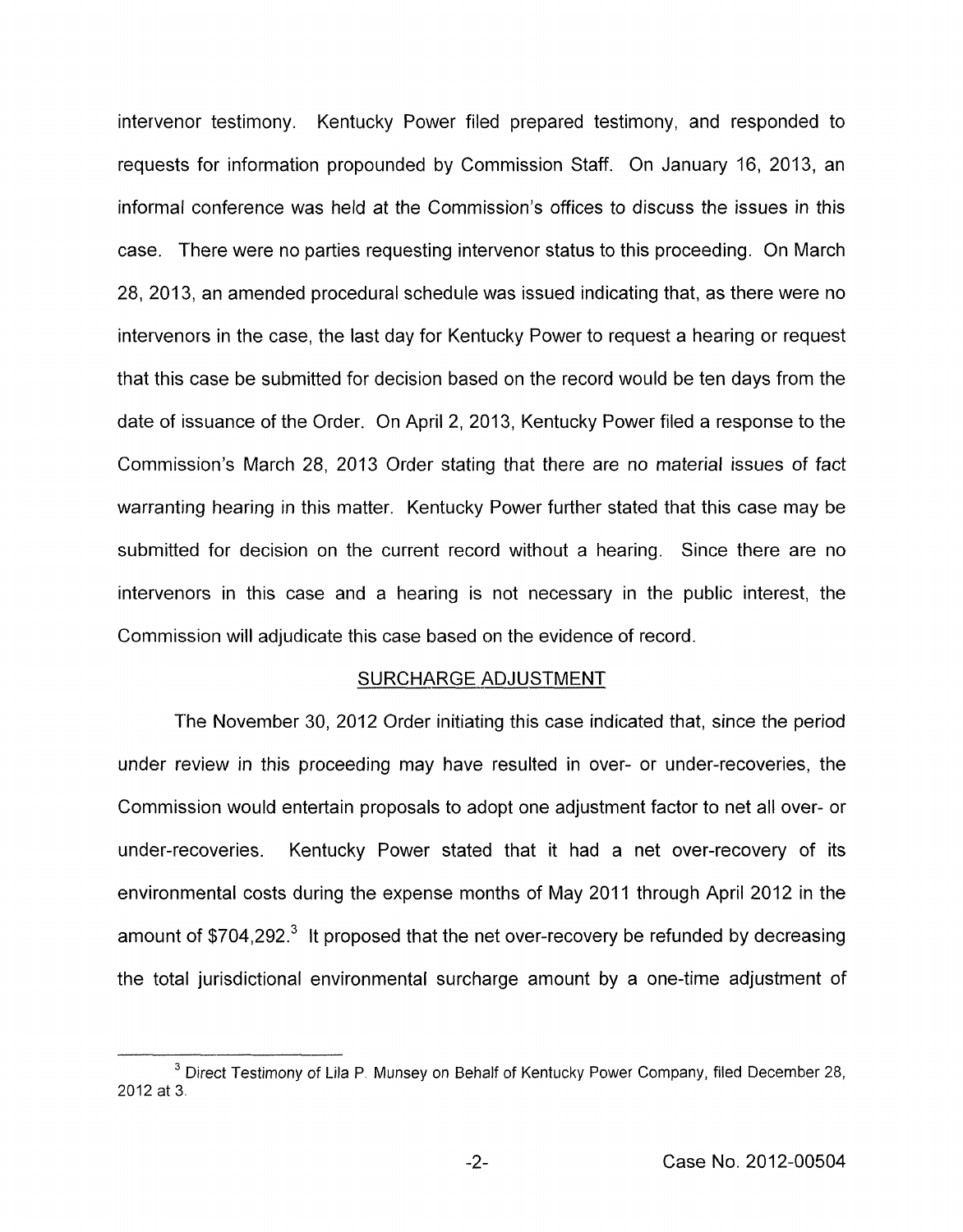\$704,292 in its first monthly surcharge filing following the Commission's decision in this proceeding **.4** 

Having reviewed the record , the Commission finds Kentucky Power's calculation of a net over-recovery of \$704,292 to be reasonable. The Commission also finds reasonable Kentucky Power's proposal to refund the over-recovery amount by a onetime adjustment of \$704,292 in its first monthly surcharge filing following the date of this Order. Kentucky Power stated that the average residential customer's monthly usage for the 12 months ended April 3, 2012 is 1,298 kWh per month. $5$  Kentucky Power calculates that for a residential customer using 1,298 kWh per month, the impact of the over-recovery if the difference had been incorporated into the November 2012 bill would reduce the average-usage residential bill by approximately \$2.21.<sup>6</sup>

## RATE OF RETURN

In Case No. 1996-00489, the Commission found that the debt portion of Kentucky Power's weighted average cost of capital should be reviewed and reestablished during each six-month review case, and that the rate of return on common equity would remain fixed and subject to review during the two-year environmental surcharge reviews. The weighted average cost of capital constitutes the rate of return applicable to Kentucky Power's environmental compliance rate base.<sup>7</sup>

*Id.,* at 13. **<sup>4</sup>**

<sup>&</sup>lt;sup>5</sup> Response to Commission Staff's First Request for Information ("Staff's First Request"), Item 8.  $6/d.$ 

 $<sup>7</sup>$  This weighted average cost of capital is applied only to the environmental compliance rate base</sup> associated with plant installed at Kentucky Power's Big Sandy generating units.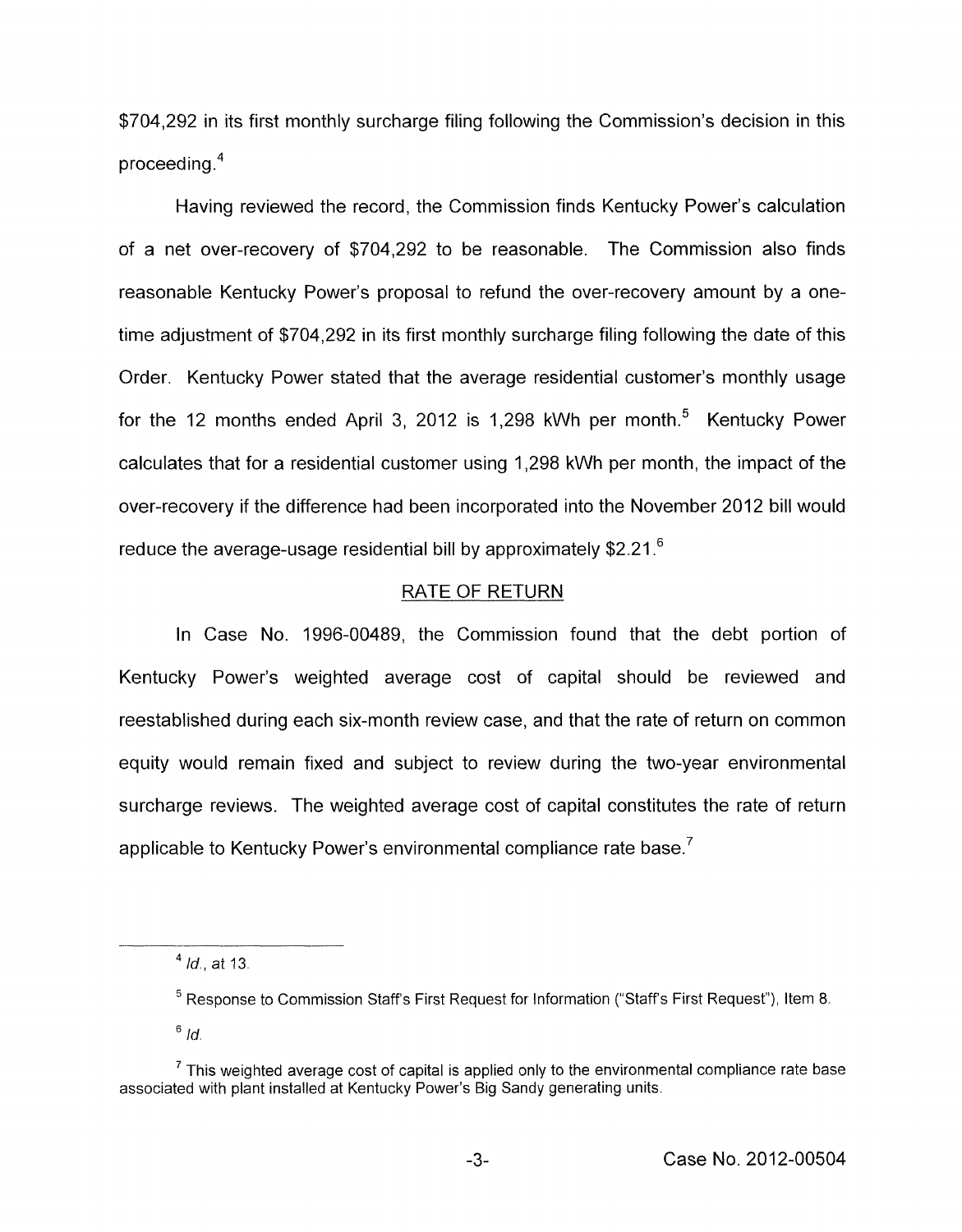Kentucky Power provided the outstanding balances for its long-term debt, shortterm debt, accounts receivable financing, and common equity as of April 30, 2012, the last expense month of the review period. It also provided the blended interest rates for the long-term debt, short-term debt, and accounts receivable financing as of April 30,  $2012<sup>8</sup>$  Using this information, along with the currently approved 10.50 percent return on equity.<sup>9</sup> Kentucky Power calculated a weighted average cost of capital, before income tax gross-up, of 8.12 percent.<sup>10</sup> Kentucky Power also provided its updated income tax gross-up factor reflecting the methodology<sup>11</sup> approved in Case No. 2005-00068.12

The Commission has reviewed Kentucky Power's determination of its weighted average cost of capital and finds the 8.12 percent calculation to be reasonable. The Commission has also reviewed the determination of the tax gross-up factor and finds that it is consistent with the approach approved in Case No. 2005-00068. Therefore, the Commission finds that the weighted average cost of capital of 8.12 percent and the income tax gross-up factor of 1.5491 which produce an overall grossed-up return of 10.30 percent, should be used in all monthly environmental surcharge filings subsequent to the date of this Order

 $^8$  Response to Staff's First Request, Item 3.

<sup>&</sup>lt;sup>9</sup> Case No. 2009-00459, Application of Kentucky Power Company for a General Adjustment of Electric Rates (Ky. PSC Jun. 28, 2010).

 $10$  Response to Staff's First Request, Item 3.

<sup>&</sup>lt;sup>11</sup> Response to Commission Staff's January 16, 2013 Informal Conference Data Request dated January 23, 2013, Item 1. In the response, Kentucky Power determined that its updated income tax gross-up factor was 1 5491

<sup>&</sup>lt;sup>12</sup> Case No. 2005-00068, Application of Kentucky Power Company for Approval of an Amended Compliance Plan for Purposes of Recovering Additional Costs of Pollution Control Facilities and to Amend Its Environmental Cost Recovery Surcharge Tariff (Ky. PSC Oct. 17, 2005).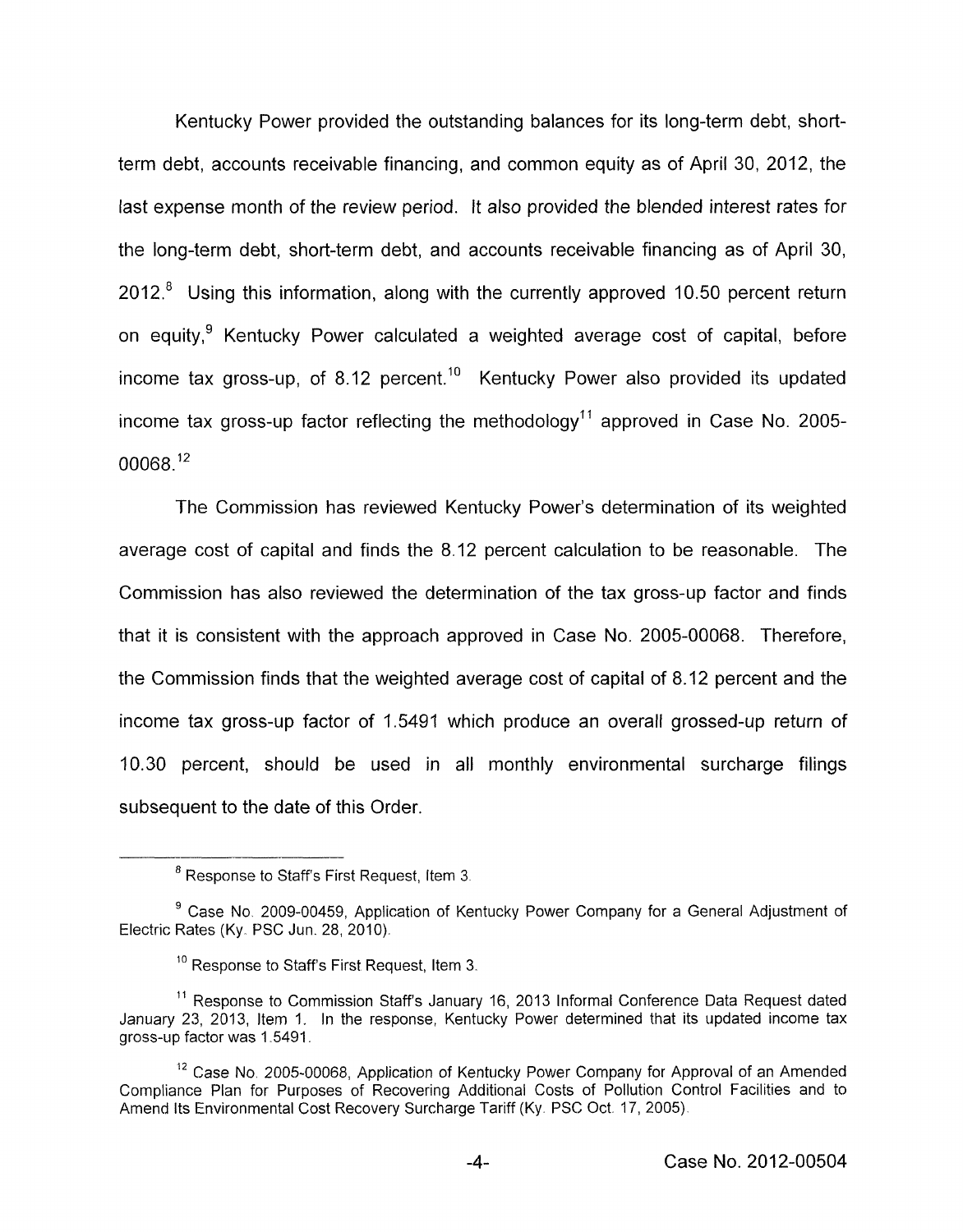IT IS THEREFORE ORDERED that:

1 **I** Kentucky Power shall reduce its jurisdictional environmental revenue requirement determined in the first billing month following the date of this Order by \$704,292 as discussed herein.

2. Kentucky Power shall use a weighted average cost of capital of 8.12 percent and a tax gross-up factor of 1.5491, a return on equity rate of 10.50 percent, and an overall grossed-up return of 10.30 percent in all monthly environmental surcharge filings subsequent to the date of this Order.

By the Commission



ATTEST:

Ansy D. Yunwell for